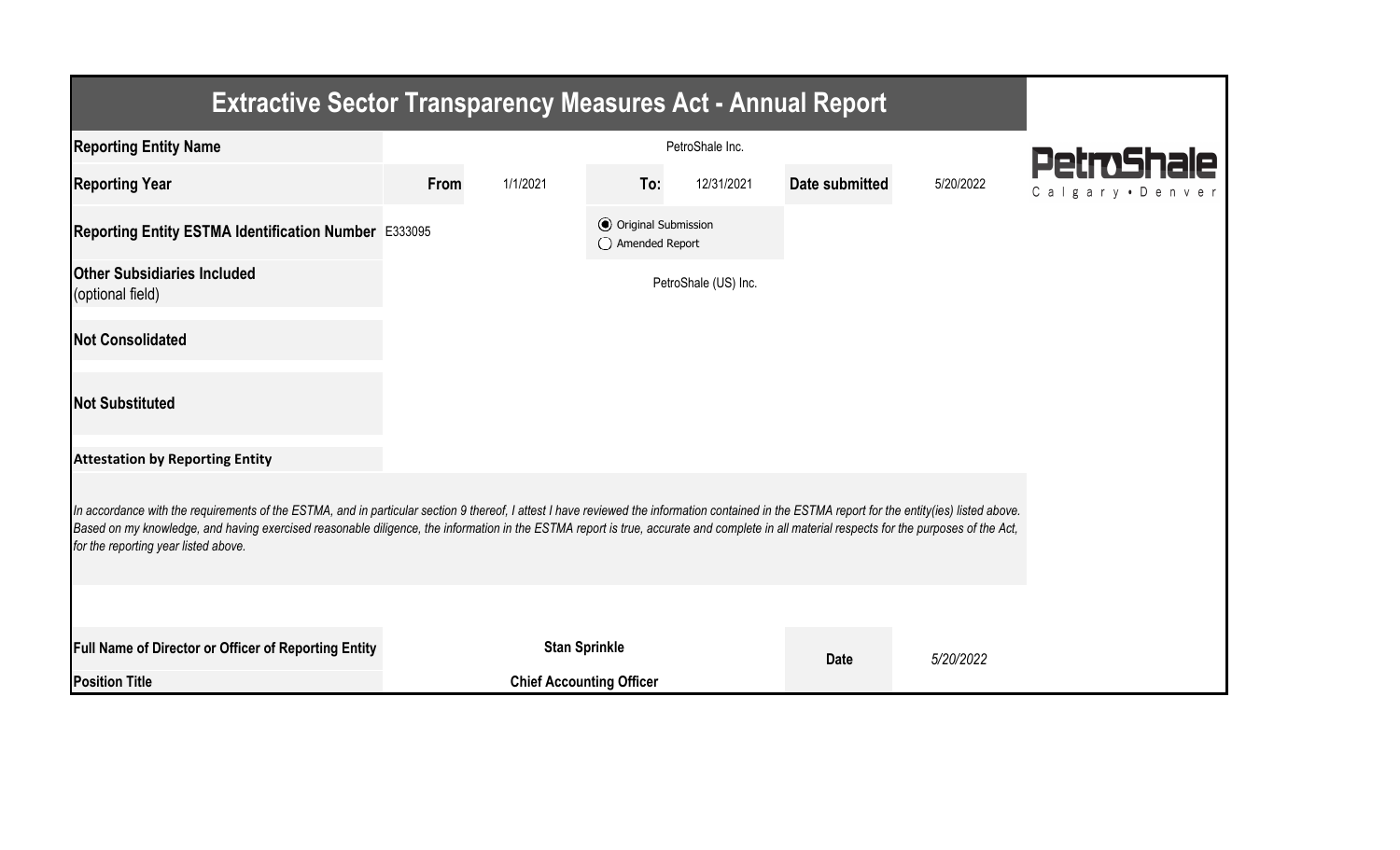| <b>Extractive Sector Transparency Measures Act - Annual Report</b>                                                                                                               |                                           |                                                                                                                                                                                                                                |                                   |                          |                       |                                   |                |                  |                                               |                                       |                     |  |
|----------------------------------------------------------------------------------------------------------------------------------------------------------------------------------|-------------------------------------------|--------------------------------------------------------------------------------------------------------------------------------------------------------------------------------------------------------------------------------|-----------------------------------|--------------------------|-----------------------|-----------------------------------|----------------|------------------|-----------------------------------------------|---------------------------------------|---------------------|--|
| <b>Reporting Year</b><br><b>Reporting Entity Name</b><br><b>Reporting Entity ESTMA</b><br><b>Identification Number</b><br><b>Subsidiary Reporting Entities (if</b><br>necessary) | From:                                     | 1/1/2021                                                                                                                                                                                                                       | To:<br>PetroShale Inc.<br>E333095 | 12/31/2021               |                       | <b>Currency of the Report CAD</b> |                |                  |                                               |                                       |                     |  |
|                                                                                                                                                                                  | <b>Payments by Payee</b>                  |                                                                                                                                                                                                                                |                                   |                          |                       |                                   |                |                  |                                               |                                       |                     |  |
| Country                                                                                                                                                                          | Payee Name <sup>1</sup>                   | Departments, Agency, etc<br>within Payee that Received<br>Payments <sup>2</sup>                                                                                                                                                | <b>Taxes</b>                      | <b>Royalties</b>         | Fees                  | <b>Production Entitlements</b>    | <b>Bonuses</b> | <b>Dividends</b> | Infrastructure<br><b>Improvement Payments</b> | <b>Total Amount paid to</b><br>Payee  | Notes <sup>34</sup> |  |
| United States of America                                                                                                                                                         | Government of the United<br><b>States</b> | Office of Natural Resources<br>Revenue                                                                                                                                                                                         |                                   | $\sqrt{2}$<br>16,369,511 |                       |                                   |                |                  |                                               | $\sqrt[6]{\frac{1}{2}}$<br>16,369,511 |                     |  |
| United States of America                                                                                                                                                         | State of North Dakota                     | North Dakota Office of the State<br>Tax Commissioner                                                                                                                                                                           | $\mathbb{S}$<br>10,479,718        |                          |                       |                                   |                |                  |                                               | $\sqrt{2}$<br>10,479,718              |                     |  |
| United States of America                                                                                                                                                         | Government of the United<br><b>States</b> | Bureau of Indian Affairs, Fort<br>Berthold                                                                                                                                                                                     |                                   |                          | $\sqrt{2}$<br>139,449 |                                   |                |                  |                                               | 139,449<br>$\sqrt{2}$                 |                     |  |
| United States of America                                                                                                                                                         | State of North Dakota                     | North Dakota Department of<br><b>Trust Lands</b>                                                                                                                                                                               |                                   | 124,319<br>$\mathbb{S}$  |                       |                                   |                |                  |                                               | $\mathsf{s}$<br>124,319               |                     |  |
|                                                                                                                                                                                  |                                           |                                                                                                                                                                                                                                |                                   |                          |                       |                                   |                |                  |                                               |                                       |                     |  |
|                                                                                                                                                                                  |                                           |                                                                                                                                                                                                                                |                                   |                          |                       |                                   |                |                  |                                               |                                       |                     |  |
|                                                                                                                                                                                  |                                           |                                                                                                                                                                                                                                |                                   |                          |                       |                                   |                |                  |                                               |                                       |                     |  |
|                                                                                                                                                                                  |                                           |                                                                                                                                                                                                                                |                                   |                          |                       |                                   |                |                  |                                               |                                       |                     |  |
|                                                                                                                                                                                  |                                           |                                                                                                                                                                                                                                |                                   |                          |                       |                                   |                |                  |                                               |                                       |                     |  |
|                                                                                                                                                                                  |                                           |                                                                                                                                                                                                                                |                                   |                          |                       |                                   |                |                  |                                               |                                       |                     |  |
|                                                                                                                                                                                  |                                           |                                                                                                                                                                                                                                |                                   |                          |                       |                                   |                |                  |                                               |                                       |                     |  |
|                                                                                                                                                                                  |                                           |                                                                                                                                                                                                                                |                                   |                          |                       |                                   |                |                  |                                               |                                       |                     |  |
|                                                                                                                                                                                  |                                           |                                                                                                                                                                                                                                |                                   |                          |                       |                                   |                |                  |                                               |                                       |                     |  |
|                                                                                                                                                                                  |                                           |                                                                                                                                                                                                                                |                                   |                          |                       |                                   |                |                  |                                               |                                       |                     |  |
|                                                                                                                                                                                  |                                           |                                                                                                                                                                                                                                |                                   |                          |                       |                                   |                |                  |                                               |                                       |                     |  |
|                                                                                                                                                                                  |                                           |                                                                                                                                                                                                                                |                                   |                          |                       |                                   |                |                  |                                               |                                       |                     |  |
|                                                                                                                                                                                  |                                           |                                                                                                                                                                                                                                |                                   |                          |                       |                                   |                |                  |                                               |                                       |                     |  |
| <b>Additional Notes:</b>                                                                                                                                                         |                                           | (1) All cash basis payments are reported in Canadian dollars (the reporting currency of the reporting entity). Payments are made in US dollars and have been translated using the 12-month average exchange rate during the pe |                                   |                          |                       |                                   |                |                  |                                               |                                       |                     |  |